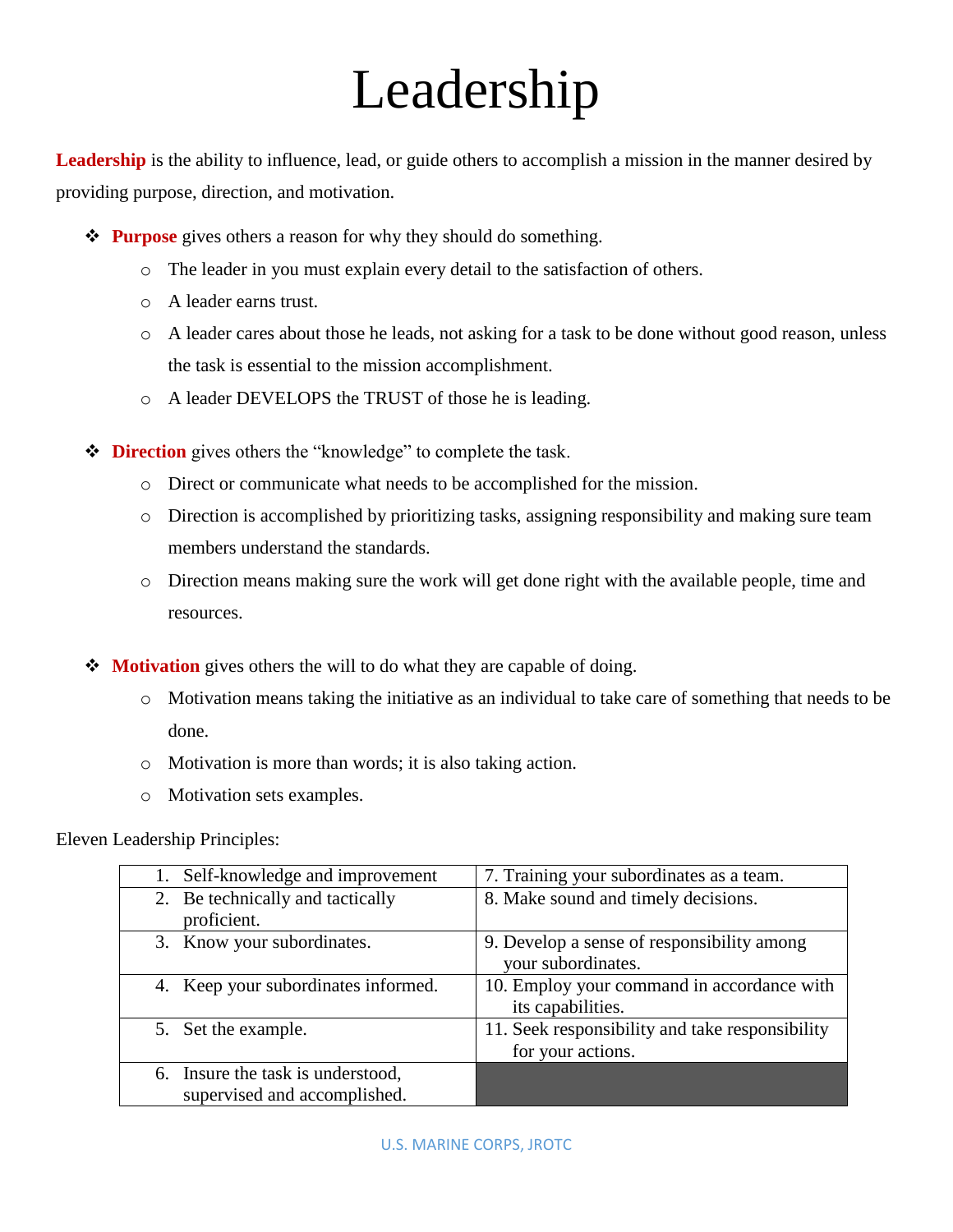### Self-Confidence

**Self-Confidence** is determined by the certainty you have about yourself.

#### **Be sure of your self-image**.

- o Leading from the inside out means setting examples and model the behavior you want others to exhibit.
- o Be constantly aware of how you see yourself.

#### **Be honest with yourself about who you are as a person.**

o Refrain from having illusions about who you are and what you would like to be.

#### **Think positively about yourself**

o Others will see your confidence and will want to follow you.

#### **Identify all of the positive qualities you possess**.

o This is necessary to boost your self-confidence.

#### **Talk to others about yourself**.

o You will realize that your issues are no different from other peoples' problems.

#### **Display a positive attitude**.